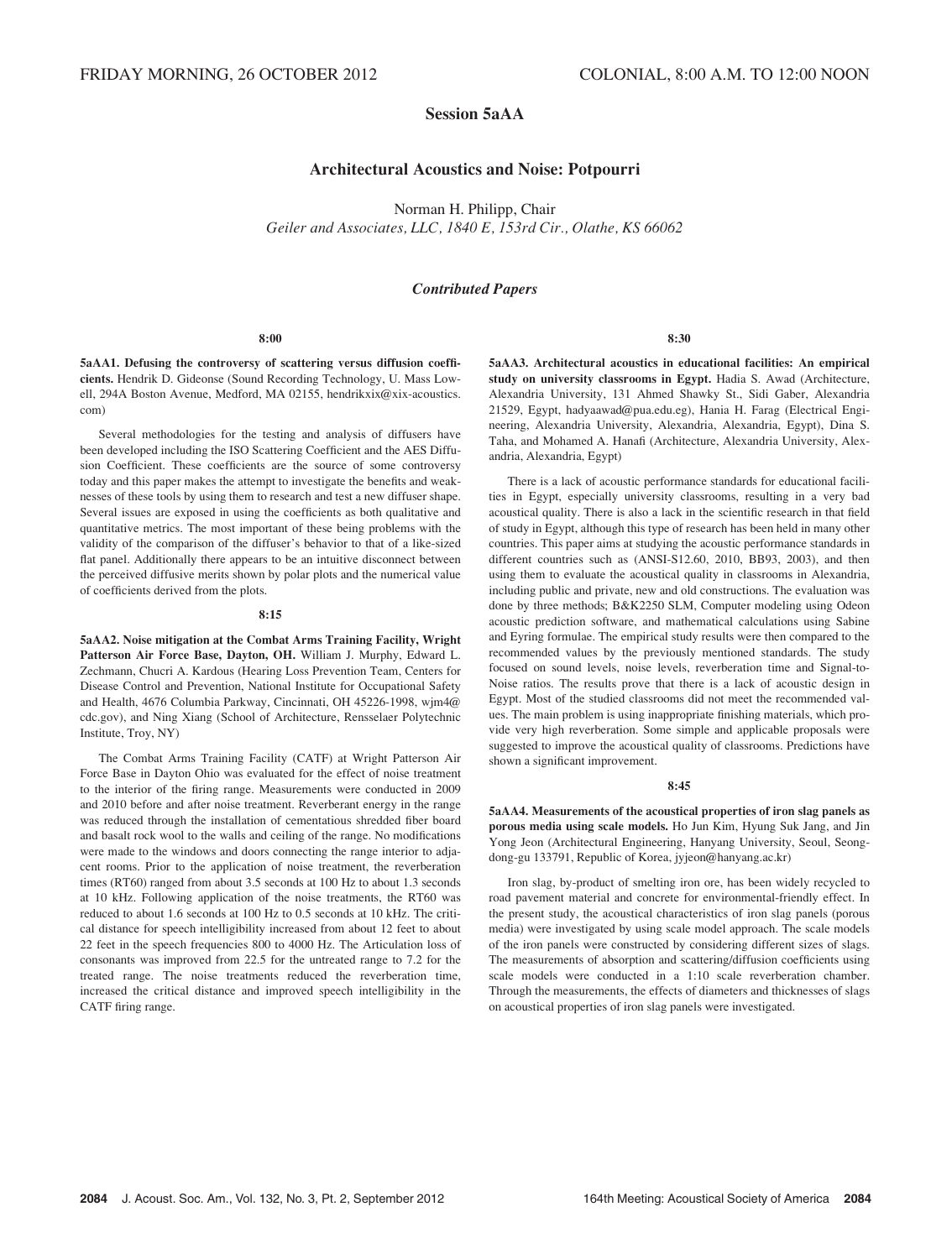5aAA5. Sound power measurements in non-ideal enclosures using acoustic energy density. Daniel R. Marquez, Scott D. Sommerfeldt, Timothy W. Leishman (Physics and Astronomy, Brigham Young University, Provo, UT 84604, marquezdanny77@gmail.com), and Jonathan Blotter (Mechanical Engineering, Brigham Young University, Provo, UT 84604)

Sound power measurements are generally made in reverberation or anechoic chambers using acoustic pressure measurements as outlined in specific ISO or other standards. Reverberation chambers are used to approximate diffuse acoustic fields wherein the sound power is directly proportional to the spatially averaged squared pressure. Anechoic chambers are utilized to create a direct field condition, wherein sound power can also be determined from sound pressure levels located on a measurement surface which envelopes the source. This paper will introduce a method that utilizes acoustic energy density to estimate the sound power produced in non-ideal enclosures when both direct and reverberant energies contribute significantly to the total acoustic field. Since the acoustic energy density in an enclosure is more spatially uniform than the acoustic pressure, this method can achieve the same accuracy in determining sound power with fewer measurement positions when spatially averaging. The results from numerical models of several rectangular rooms of varying acoustical properties will be presented and the accuracy of the method will be addressed

## 9:15

5aAA6. A comparison of the precedence effect with specular and diffusive reflections. Michael T. Pastore (Architectural Acoustics, Rensselaer Polytechnic Institute, 4 Irving Place, Troy, NY 12180, m.torben.pastore@ gmail.com)

Despite early reflections arriving along many trajectories, humans can localize sounds based on the direction of the direct sound source. The 'precedence effect' describes a set of phenomena thought to be involved in this human ability to localize sound in what could be confusing reverberant environments. Acousticians often apply diffusive surfaces to remove echoes and reduce spatial variation in rooms designed for speech and music, yet the perceptual effects of these treatments are not well understood. The ability of listeners to localize sound is crucial to the success of an enclosed acoustic environment. Therefore the precedence effect under diffusive conditions bears some exploration. A psychoacoustic experiment attempts to characterize the effect of diffusion on the precedence effect. Using an acoustic pointer, lead/lag stimuli at inter-stimulus intervals ranging from 0–4 ms are used for comparing listeners' perceived lateralization of a target stimulus in the presence of a single simulated specular or diffuse reflection. Bandpass noise bursts centered at 500 Hz, (ITD  $\pm 300 \mu s$ ) are used for the creation of all stimuli. Listeners' performance is evaluated using existing cross-correlation models.

## 9:30

5aAA7. The effect of building reflections on the equivalent noise level (Leq) from traffic on Lake Shore Drive. Eric W. McGowan (Audio Arts & Acoustics, Columbia College Chicago, Chicago, IL 60614, eric. mcgowan@loop.colum.edu)

The objective of this study was to determine if the Leq resulting from vehicular traffic on Lake Shore Drive in Chicago was affected by reflections from buildings being present in the background. Three test locations were chosen along the same stretch of road, two with buildings in the background, one without. A noise propagation model using CadnaA was constructed in order to compare results from the test locations. Traffic noise spectra were recorded at each location for one (1) hour and post-processed using SpectraPLUS; test data were also acquired using a Type II SPL meter with Leq capabilities. The location with the most building coverage in the background yielded the highest Leq, while the location with no buildings gave the lowest level. The computer model produced results that followed the trends of the test, but the predicted values were consistently higher than the measured levels. The study analyzed if the effect of parameters such as pavement and country-specific Standards could account for the differences between measured and modeled data.

5aAA8. Abstract withdrawn

#### 10:00–10:15 Break

## 10:15

5aAA9. Computer simulation of Benjamin Franklin's acoustic experiment on George Whitefield's oratory. Braxton B. Boren and Agnieszka Roginska (Music, New York University, New York, NY 10012, bbb259@ nyu.edu)

The Anglican preacher George Whitefield was renowned for his loud voice and the huge crowds he drew during the transatlantic revivals of the 18th century. Benjamin Franklin was skeptical of the accounts of crowds of 30,000 gathering in London, and when Whitefield came to Philadelphia in 1739, Franklin performed one of the earliest recorded 'archeoacoustic' experiments: walking backwards down Market Street, Franklin continued listening to Whitefield speak from the old courthouse until his sermon became unintelligible. Using this maximum intelligible distance, Franklin calculated that Whitefield probably could have been heard by more than 30,000 listeners. Using Franklin's account and period maps and prints of the colonial city, we have built a virtual CAD model of Philadelphia as it would have existed during Whitefield's visit. This paper discusses techniques employed using geometric acoustic simulation software to approximate the loudness of Whitefield's voice based on the STI at Franklin's position. To determine the STI, the background noise at Franklin's position is simulated according to his account of a noise source on Front Street. Given a specific noise source and a minimum intelligible STI, this system yields a loudness value in dB-SPL for an acoustic source at Whitefield's position.

#### 10:30

5aAA10. Streamlining sound power level measurements for determining the product noise rating for consumer products. Matthew A. Nobile (IBM Acoustics Lab, M/S P226, Bldg 704, Boardman Road Site, 2455 South Road, Poughkeepsie, NY 12601, nobile@us.ibm.com)

Under the assumption that consumer demand for quieter products will increase once noise level information is routinely available, a simplified product noise rating method has been proposed and described in several recent papers and forums (e.g., Inter-Noise 2011 and Inter-Noise 2012 papers by the author). This "PNR method" will provide useful noise information to the general public to help them make informed purchasing decisions. The essential elements of the new method are: (1) a product noise rating scale, (2) the Product Noise Rating (PNR), itself, (3) a range-of-levels indication, and (4) a visual icon for presenting the PNR value. But no matter how well-defined this new method is for providing noise levels to consumers, it is useless until the levels, themselves, have actually been measured for a wide range of products. Along this line, this paper will suggest the use of streamlined sound power level measurement procedures on typical consumer products that might help speed the acceptance and use of the new PNR method by manufacturers, product resellers, consumer testing organizations, and other stakeholders.

### 10:45

5aAA11. Acoustic design of transit stations. Alan Oldfield and Frank Babic (AECOM, 5600 Cancross Court, Suite A, Mississauga, ON L5R 3E9, Canada, alan.oldfield@aecom.com)

The acoustical environment in transit stations is being given increasing attention, particularly in national codes and client standards which now include requirements for intelligibility of voice alarm systems. This differs from the past where fewer loudspeakers with greater sound pressure output levels could be used to fulfill overall sound level criteria, with little consideration for alarm intelligibility. Room acoustics in stations is being considered using techniques previously reserved for performance venues. In addition, noise from tunnel ventilation systems for exhaust and emergency smoke extract is a growing concern that requires attention to meet strict criteria in often constrained spatial conditions and demanding environmental requirements. Incorporating acoustic treatment is often given a low priority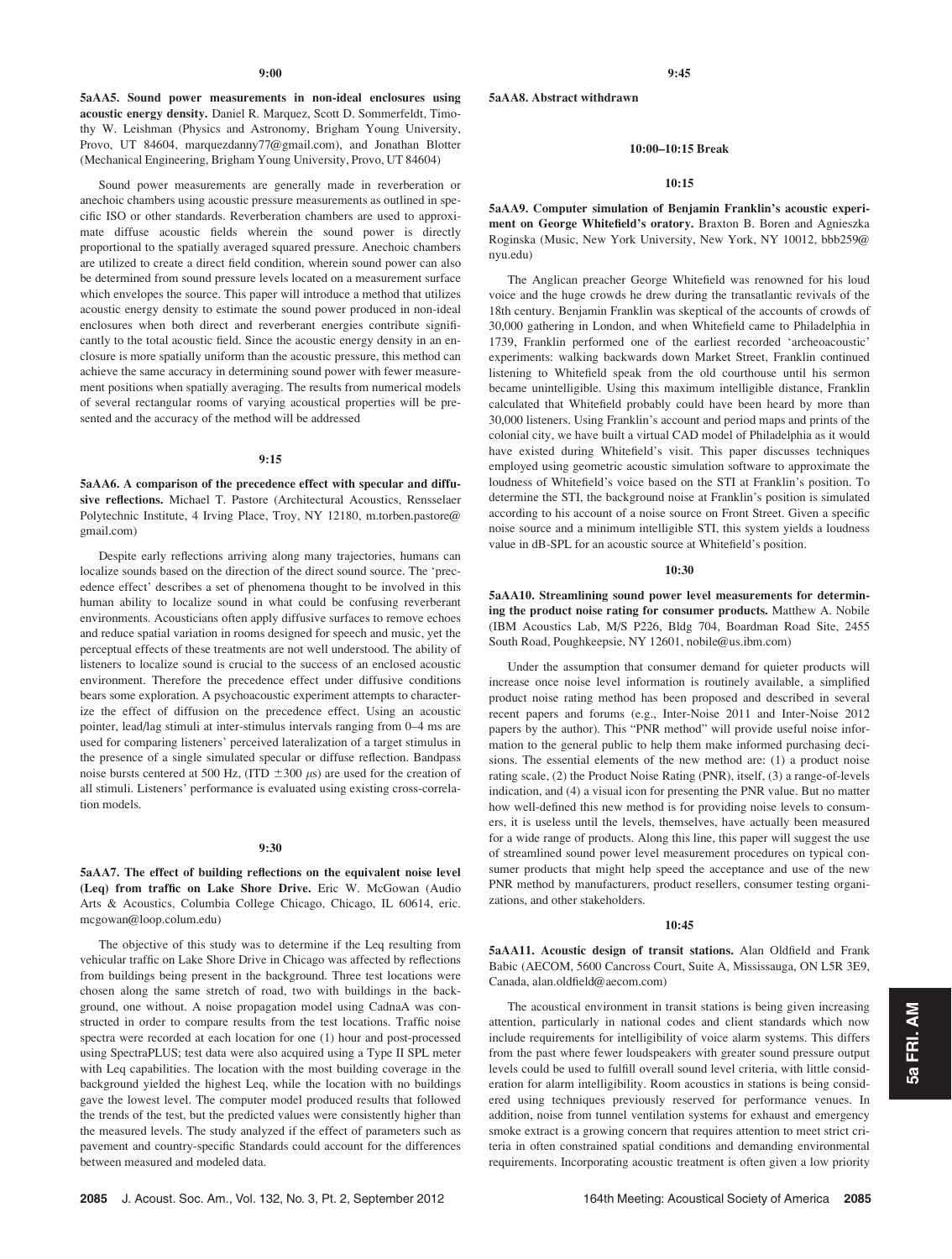over considerations for cost, physical security and maintenance, not to mention the architect's aesthetic vision. This paper presents a review of the key challenges and best practices in acoustic design of transit stations.

## 11:00

5aAA12. Effects of short noise bursts on human performance and perception. Christopher Ainley and Lily M. Wang (Durham School of Architectural Engr. and Constr., University of Nebraska - Lincoln, 241 Peter Kiewit Institute, 1110 S. 67th Street, Omaha, NE 68182, cainley@unomaha. edu)

The goal of this research project is to better quantify human reactions to short bursts of noise, to complement research at NASA Langley Research Center on evaluating human response inside buildings to low-level sonic booms. The project involved exposing participants over 30-minute sessions to 250 ms broadband noise bursts of certain levels, presented in a controlled yet randomized fashion throughout the session, and gathering responses on human perception and performance on an arithmetic task dealing with shortterm memory. While previous research has demonstrated effects of noise bursts of varying amplitudes on other types of tasks that study cognitive processing including attention and at louder levels on this arithmetic task (i.e. 100 dB peak), more information is needed to indicate at what level and to what degree such noise bursts may impact human performance and perception. Twenty-seven test subjects were tested over multiple sessions, with four different levels of the noise bursts, ranging from 47 to 77 dBA. The gathered performance and perception results will be presented, with consideration of each subject's self-reported noise sensitivity. The results will also be correlated to a number of noise metrics, including perceived level (PL) and L1-L99. [Work supported by a NASA Nebraska Space Grant.]

## 11:15

5aAA13. Community and individual variation in response to noise from high amplitude impulsive sounds. Edward T. Nykaza and Dan Valente (US Army Corps of Engineers, Engineer Research and Development Center, 2902 Newmark Drive, Champaign, IL 61822, edward.t.nykaza@erdc.dren.mil)

It is common for residents living on and around military installations to be exposed to a significant amount of high amplitude impulsive noise, primarily from large weaponry and other blast noise producing sources. Yet in comparison to transportation noise, there have been relatively few studies of how communities and individuals respond to this type of noise. This presentation will report the latest findings from recent human response to blast noise studies conducted at three military installations. Across all sites, blast noise has been found to be the most annoying noise source, despite the fact that a large percentage of respondents reported that their neighborhood was a good or excellent place to live. It has also been found that each community and individual has a unique tolerance to blast noise. Furthermore, individuals use a different and finite portion of the response scale, suggesting that the current methodology of fixating on the percent of the population that is highly annoyed may inadvertently be discarding useful response information. Comparisons between respondents living on- and off-post within and between study sites will be made, with special emphasis placed on differences between the community tolerance level and the community tolerance spread for each site.

#### 11:30

5aAA14. Whoosh noise measurements from an automotive centrifugal compressor. Rick Dehner, Neil Figurella, Kevin Fogarty, and Ahmet Selamet (Mechanical Engineering, The Ohio State University, Columbus, OH 43212, dehner.10@osu.edu)

Broadband noise, accompanying the flow separation and turbulence, is studied for an automotive centrifugal compressor on a steady-flow turbocharger bench facility. When operated in the mid-flow region, the current compressor exhibited elevated broadband noise at high frequencies, which was evident both in the upstream compressor duct and external sound pressure level (SPL) measurement locations. Viewing SPL data as a function of the flow angle relative to the leading edge of the inducer blades (incidence angle) reveals a relationship which is nearly independent of the rotational speed. As the incidence angle is increased, broadband noise levels first go up gradually, nearly level off, and then decrease sharply at a critical incidence angle.

### 11:45

5aAA15. A study of background noise variability in acoustical measurement laboratories. Seth Bard (IBM Hudson Valley Acoustics Lab, M/S P226, Bldg 704, Boardman Road Site, 2455 South Road, Poughkeepsie, NY 12601, sethbard@us.ibm.com)

Presently the background noise level is included the background correction procedures in the noise emissions standards, ISO 3741, ISO 3744, ISO 3745, and ISO 11201, but the variability of the background noise is not assessed in the corrections. This paper continues the work presented in a previous paper [Proc. Inter-Noise 2012, Paper 1045] by identifying the standard deviations of the background noise sound pressure levels in multiple acoustical test laboratories for the purpose of defining the measurement capability. The foundational paper proposes using both the variability of the background noise and the difference between the source-plus-background measurement and the background measurement to calculate the background noise correction. The data obtained in the background noise study are converted into sound pressure level minima for a source measurement conforming to the requirements of the new proposal in the aforementioned foundational paper. These results are then compared with the smallest source measurements conforming to the current noise emission standards.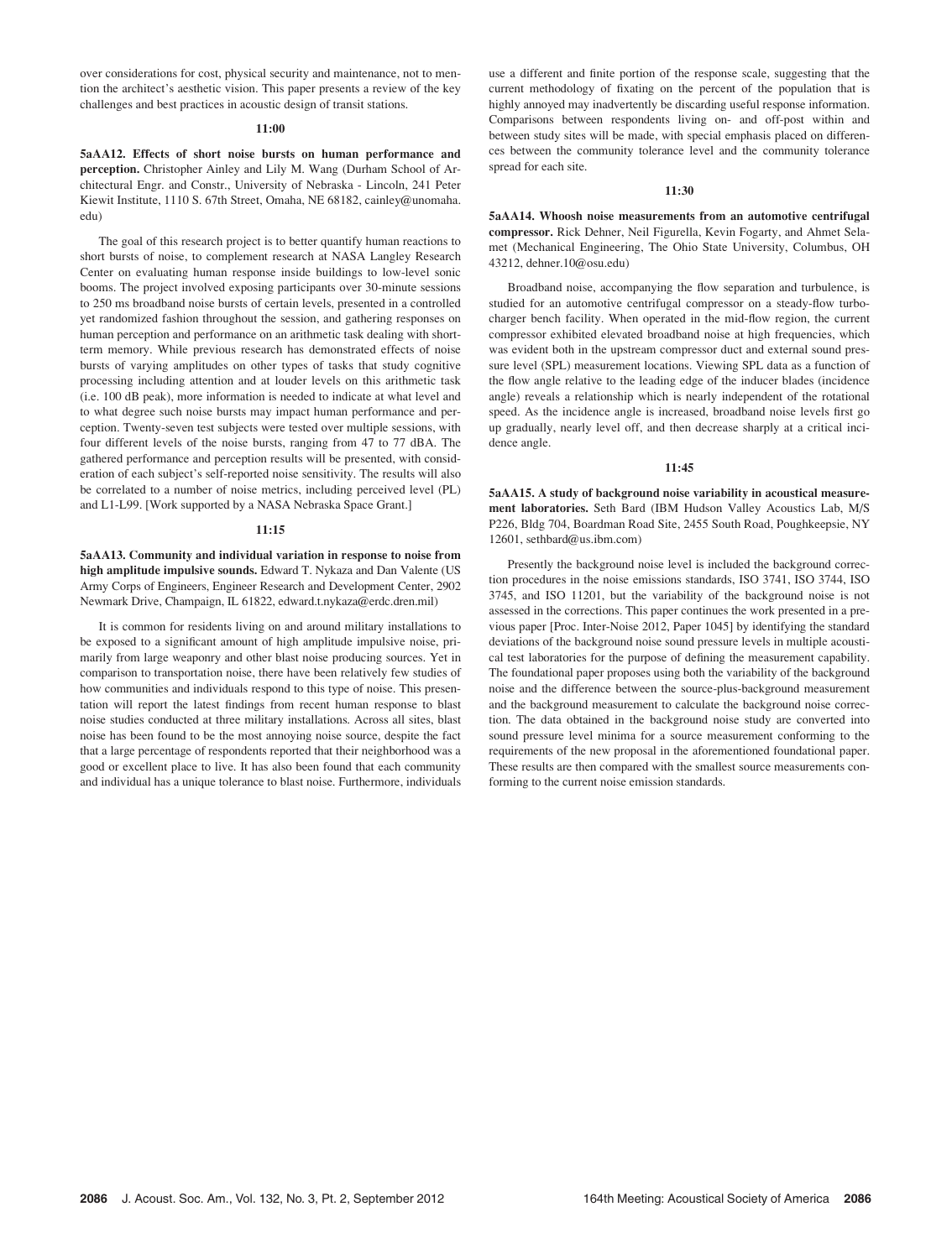# Session 5aSC

# Speech Communication: Speech Production II: Anatomy, Models, and Methods (Poster Session)

Jody E. Kreiman, Chair UCLA, Los Angeles, CA 90403

## Contributed Papers

All posters will be on display from 8:00 a.m. to 12:00 noon. To allow contributors an opportunity to see other posters, contributors of odd-numbered papers will be at their posters from 8:00 a.m. to 10:00 a.m. and contributors of even-numbered papers will be at their posters from 10:00 a.m. to 12:00 noon.

5aSC1. Progression of age-related voice instabilities in a non-pathological voice. Eric J. Hunter and Ingo R. Titze (National Center for Voice and Speech, University of Utah, Salt Lake City, UT 84101, eric.hunter@utah. edu)

Age-related structural and functional changes to the aerodigestive tract can affect breathing, swallowing, and voice. Not only can these changes can shape an individual's quality of life, they can, ultimately, be life-threatening. Looking at the voice specifically, changes to the subglottal and supraglottal airways influence vocal fold vibration by producing major bifurcations in the vibration regime. These bifurcations are evidenced in the voice by aphonic segments, subharmonic or side-band frequencies, frequency jumps, and chaotic vibration. The increased occurrence of these bifurcations can, in turn, may indicate age related changes in the vocal folds. The current study examines age-related changes in voice production in two individuals spanning 48–98 y/o and 52–90 y/o. Previous studies revealed changes in breath rate and pitch begin between the ages of 68–74 y/o, indicating a fundamental change in the body's maintenance of the speech mechanism. Voice breaks and bobbles are shown to correspond with this change. These voice breaks, along with the increased voice pitch previously reported, may indicate an interaction of the subglottal and supraglottal airway and an increased weakness of the vocal folds. Weakened vocal folds could also indicate compromised swallowing and airway protection mechanisms.

5aSC2. Spectrographic analysis as an indicator of perceived progress during speech therapy. Kathleen Siren (Speech-Language Pathology/Audiology, Loyola University Maryland, 4501 North Charles St., Baltimore, MD 21210, ksiren@loyola.edu) and Shannon Katz (Loyola Univ., Baltimore, MD)

Despite a respectable data set in speech literature documenting acoustic features of disordered speech, there is a notable scarcity of investigations documenting use of acoustic analysis during speech therapy. In 1999, Kent, Weismer, Kent, Vorperian and Duffy predicted that "joint perceptual-acoustic analysis" would soon be common in clinics due to the lower cost and ease of use of acoustic analysis procedures. Given the paucity of published data, such joint analyses are either still not occurring or are limited to use in clinical settings where information is not shared. Although some clinicians are beginning to use spectrograms as visual biofeedback during speech therapy for children, few studies have documented the effectiveness of this clinical use. Additionally, no studies have attempted to assess the relationship between spectrographic change and change in clinician perception of sound production. This investigation will assess the utility of spectrographic analysis in a clinical setting with children as they progress through speech therapy for misarticulation of /s/ by measuring the acoustic changes occurring over time as sound production matures, and providing additional information about the relationship between acoustic features and perception of accurate sound production.

5aSC3. Variance in tongue motion patterns during the production of /s/. Cindy Ding, Jonghye Woo (Neural and Pain Science, University of Maryland School of Dentistry, Baltimore, MD 21201), Hegang Chen (Epidemiology, University of Maryland School of Medicine, Baltimore, MD), and Maureen Stone (Neural and Pain Science, University of Maryland School of Dentistry, 650 W. Baltimore St Rm 8207, Baltimore, MD 21201, mstone@ umaryland.edu)

One of the issues in speech motor control is the nature of variance that occurs in the production of a single speech task spoken by multiple speakers. Do they all essentially use the same gesture modified by fine tuning to adjust to their own anatomy, dialect, etc, or are there quite different, motor equivalent, ways to produce the same speech sound. Production of /s/ in American English is known to be produced using two methods: apical or laminal. Apical /s/ primarily elevates the tongue tip, while laminal /s/ utilizes the tip and blade. Both gestures are found frequently in normal speakers. The present study uses principal components analysis of midsagittal velocity fields to identify the patterns of variance in the internal tongue motion patterns of 10 normal speakers. Palate height will also be examined, as preliminary evidence points to low-palate speakers having a preference for apical /s/, while high-palate speakers use either. Tagged-MRI was used to record 'a geese', and the motion between /g/ and /s/ studied for amount and directions of variance. The goal is to identify stable features of the motion and the effects of /s/ type and palate height.

5aSC4. Single motor unit activity in the genioglossus muscle during vowel articulation. Amy LaCross, Sayoko Takano, Ian J. Kidder (Department of Physiology, University of Arizona, Tucson, AZ 85701), Peter J. Watson (Speech, Language, Hearing Sciences, University of Minnesota, Minneapolis, MN), and Elizabeth Fiona Bailey (Department of Physiology, University of Arizona, 1501 N. Campbell, Rm. 4104, PO Box 245051, Tucson, AZ 85701, ebailey@email.arizona.edu)

There is an abundance of previous electromyographic (EMG) research conducted in the human tongue that has as its focus the extrinsic tongue muscle, genioglossus (GG) and its role in preserving upper airway patency for purposes of gas exchange. Comparatively few studies have documented GG EMG activities in the performance of volitional tasks such as speech production (Honda 1992; Honda et al. 1992; Kusakawa et al 1993). Here we report on de novo efforts to characterize GG single motor unit (SMU) activities in the context of volitional i.e., speech and automatic i.e., central pattern generator driven respiratory activities. Using tungsten microelectrodes inserted into the belly of the GG in 5 healthy adults, we recorded SMU activity during static articulation of the vowels [a] and [ae] in three conditions: phonated, whispered, and articulation using an electrolarynx. Preliminary findings provide evidence of recruitment and de-recruitment of GG motor units coincident with the onset and offset of vowel articulation in phonated and whispered, but not electrolarynx conditions. Furthermore, fluctuations in GG MU firing rates mirror intensity variations within phonated and whispered utterances. These findings provide much-needed new insights into the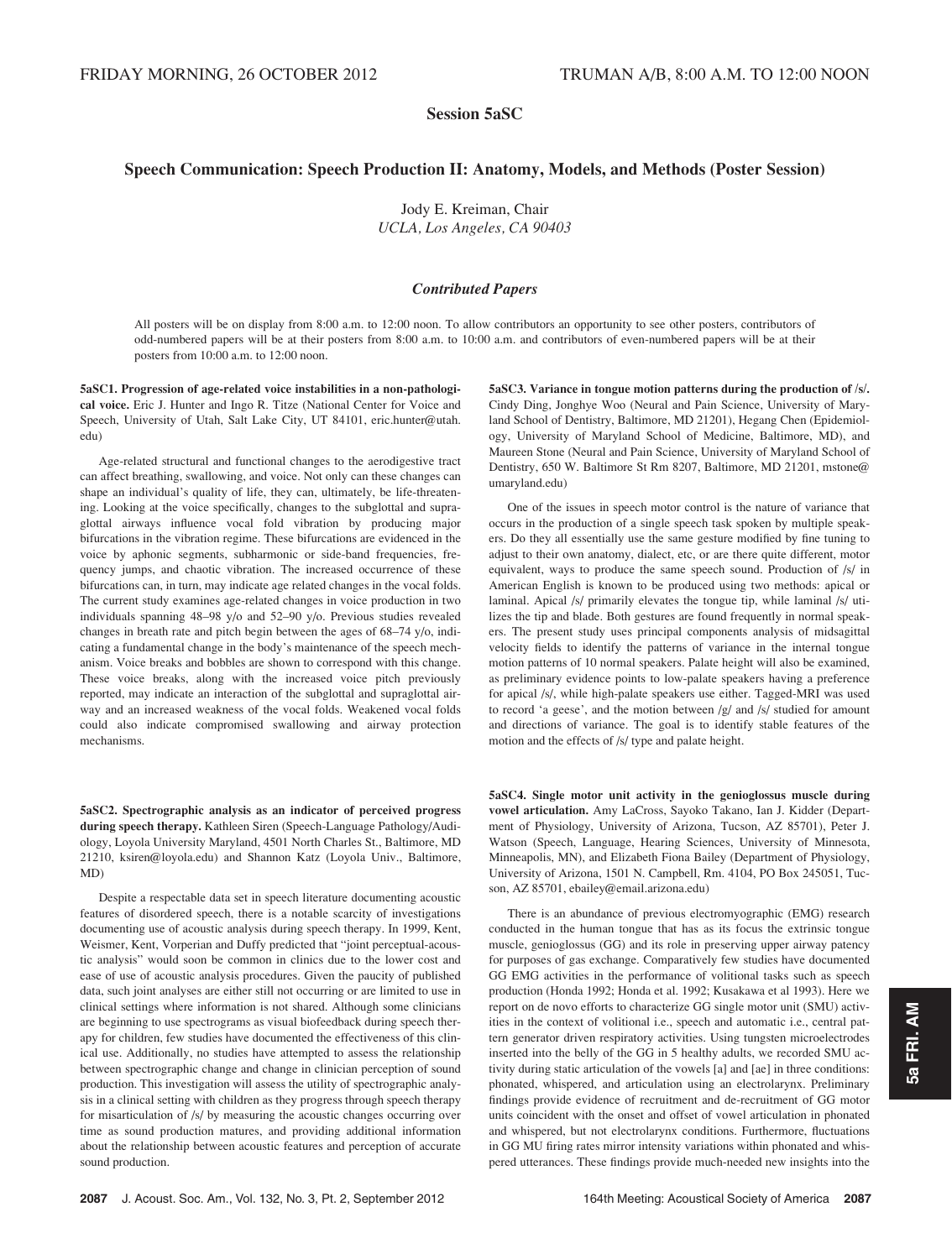differential modulation of lingual motor unit activities for purposes of speech production versus breathing.

5aSC5. Numerical investigation of the influence of thyroarytenoid and cricothyroid muscle contraction on the geometry and biomechanical properties of the vocal folds. Jun Yin and Zhaoyan Zhang (UCLA School of Medicine, 1000 Veteran Ave, 31-24 Rehab Center, Los Angeles, CA 90095, zyzhang@ucla.edu)

It is generally accepted that different voice types can be produced for different stiffness and geometry conditions of the vocal folds. However, it remains unclear how the stiffness and geometry of the vocal folds are regulated through laryngeal muscle activation during phonation. A better understanding of such muscular mechanisms of regulating vocal fold properties would provide important insights into the process of physiological control of phonation. In this study, the influence of the activation of the thyroarytenoid (TA) and cricothyroid (CT) muscles on vocal fold geometry and stress distribution within the vocal fold was investigated in a three-dimensional bodycover continuum model of the vocal folds. The results showed that different combinations of the TA and CT activation levels led to different body-cover stress distributions within the vocal fold. Contraction of the TA muscle also caused the vocal fold to bulge towards the glottal midline and created a medial compression force. The results also showed that, in some conditions, coordination of different laryngeal muscles is required to produce an optimal effect on vocal fold geometry or stiffness. [Work supported by NIH.]

5aSC6. On parameterizing glottal area waveforms from high-speed images. Gang Chen (Department of Electrical Engineering, University of California, Los Angeles (UCLA), Los Angeles, CA 90095-1594, gangchen@ ee.ucla.edu), Jody Kreiman, Bruce R. Gerratt (Division of Head and Neck Surgery, School of Medicine, University of California, Los Angeles, CA), Yen-Liang Shue (Dolby Australia, McMahons Point, NSW, Australia), and Abeer Alwan (Department of Electrical Engineering, University of California, Los Angeles, CA)

Because voice signals result from vocal fold vibration, perceptuallymeaningful vibratory measures should quantify those aspects of vibration that correspond to differences in voice quality. In this study, glottal area waveforms were calculated from high-speed images of the vocal folds. Principal component analysis was applied to these waveforms to investigate the factors that vary with voice quality. Results showed that the first two principal components were significantly ( $p < 0.01$ ) associated with the open quotient and the ratio of alternating-current to direct-current components. However, these conventional source measures, which are based on glottal flow, do not fully characterize observed variations in glottal area pulse shape across different glottal configurations, especially with respect to patterns of glottal closure that may be perceptually important. A source measure, the Source Dynamic Index (SDI), is proposed to characterize glottal area waveform variation for both complete and incomplete glottal closures. Analyses of "glide" phonations in which quality varied continuously from breathy to pressed showed that the SDI is able to characterize the corresponding continuum of glottal area waveform variation, regardless of the presence or absence of glottal gaps. [Work supported in part by NSF and NIH.]

5aSC7. Incorporating cepstral peak prominence as an acoustic method for assessing variation in voice quality. Katherine L. McDonald and Erik R. Thomas (English, North Carolina State University, Raleigh, NC 27695, erthomas@ncsu.edu)

Cepstral Peak Prominence (CPP) has been proposed as a means of assessing breathiness from recordings (Hillenbrand et al., J. Speech and Hearing Res. 37(1994):769-78). CPP involves computing the deviation of the cepstral peak in a smoothed cepstrum from a regression function for the smoothed cepstrum. It has not been tested extensively, though the few evaluative studies, involving comparisons against auditory judgments of voice quality, have yielded positive results. Previous evaluations have not assessed the use of CPP for comparisons of inter-group or intra-individual variation. A reliable way to gauge breathiness is useful not only for therapeutic purposes, but also for informing researchers about a speaker's repertoire and identity construction. This study examines the efficacy of CPP for analyzing social variables at the individual and group levels, using African American and European American subjects producing read and spontaneous speech under controlled conditions. Results show intra-speaker consistency across speaking tasks, but no consistent inter-ethnic differences. These findings suggest that some aspects of phonation may be more important for individual identity than for group identity.

5aSC8. Perceptual evaluation of voicing source models. Jody E. Kreiman, Bruce R. Gerratt (Head and Neck Surgery, University of California, Los Angeles, 31-24 Rehab Center, 1000 Veteran Avenue, Los Angeles, CA 90403, jkreiman@ucla.edu), Gang Chen (Electrical Engineering, University of California, Los Angeles, CA), Mark Garellek (Linguistics, University of California, Los Angeles, CA), and Abeer Alwan (Electrical Engineering, University of California, Los Angeles, CA)

Many models of the glottal source have been proposed, but none has been systematically validated perceptually, so that it is unclear whether deviations from perfect fit have perceptual importance. If model fit fails in ways that have no perceptual significance, such "errors" can be ignored, but poor fit with respect to perceptually-important features has both theoretical and practical importance. To address this issue, we fit 6 different source models to 40 natural voice sources, and then evaluated fit with respect to time-domain landmarks on the source waveforms and details of the harmonic voice source spectrum. We also generated synthetic copies of the voices using each modeled source pulse, with all other synthesizer parameters held constant, and then conducted a visual sort-and-rate task in which listeners assessed the extent of perceived match between the original natural voice samples and each copy. Discussion will focus on the specific strengths and weaknesses of each modeling approach for characterizing differences in vocal quality. [Work supported by NIH/NIDCD grant DC01797 and NSF grant IIS-1018863.]

5aSC9. Improving vocal tract reconstruction and modeling through super-resolution volume reconstruction technique. Jonghye Woo (Departments of Neural and Pain Sciences and Orthodontics, University of Maryland Dental School, Baltimore, MD), Xinhui Zhou (Department of Electrical and Computer Engineering, University of Maryland, College Park, MD 20740, zxinhui2001@gmail.com), Maureen Stone (Departments of Neural and Pain Sciences and Orthodontics, University of Maryland Dental School, Baltimore, MD), Jerry L. Prince (Department of Electrical and Computer Engineering, Johns Hopkins University, Baltimore, MD), and Carol Y. Espy-Wilson (Department of Electrical and Computer Engineering, University of Maryland, College Park, College Park, MD)

Magnetic resonance imaging has been widely used in speech production for vocal tract reconstruction and modeling. In order to observe detailed structures in the vocal tract, three orthogonal image stacks (sagittal, coronal, and axial) are usually acquired. Due to many constraints, each stack typically has an in-plane resolution which is much better than the out-of-plane resolution. Usually vocal tract modeling is based on just one of these three stacks. As a result, additional useful information revealed by the other two datasets is excluded in the vocal tract model. This study is to improve the vocal tract reconstruction and modeling by integrating information from all of the three stacks. To do so, a super-resolution reconstruction method recently developed to generate an isotropic image volume is used to integrate the three orthogonal stacks. Based on the ATR MRI database of vowel production, vocal tract models from MR images in high resolution, low resolution (simulated through downsampling), and super-resolution were built respectively and compared. The improvement in vocal tract modeling due to the super-resolution technique will be demonstrated on five vowels in terms of visualization and acoustic responses. [This research was supported by NIH R01 CA133015.]

5aSC10. Intraglottal velocity and displacement measurements in an excised larynx. Liran Oren, Ephraim Gutmark (Aerospace Engineering and Engineering Mechanics, University of Cincinnati, PO Box 670528, Cincinnati, OH 45267, orenl@mail.uc.edu), and Sid Khosla (Otolaryngology - Head and Neck Surgery, University of Cincinnati, Cincinnati, OH)

A major assumption of previously published PIV measurements in excised larynges, is that the vortices seen directly above the glottal exit during closing are due to the flow separation vortices (FSV) that formed in the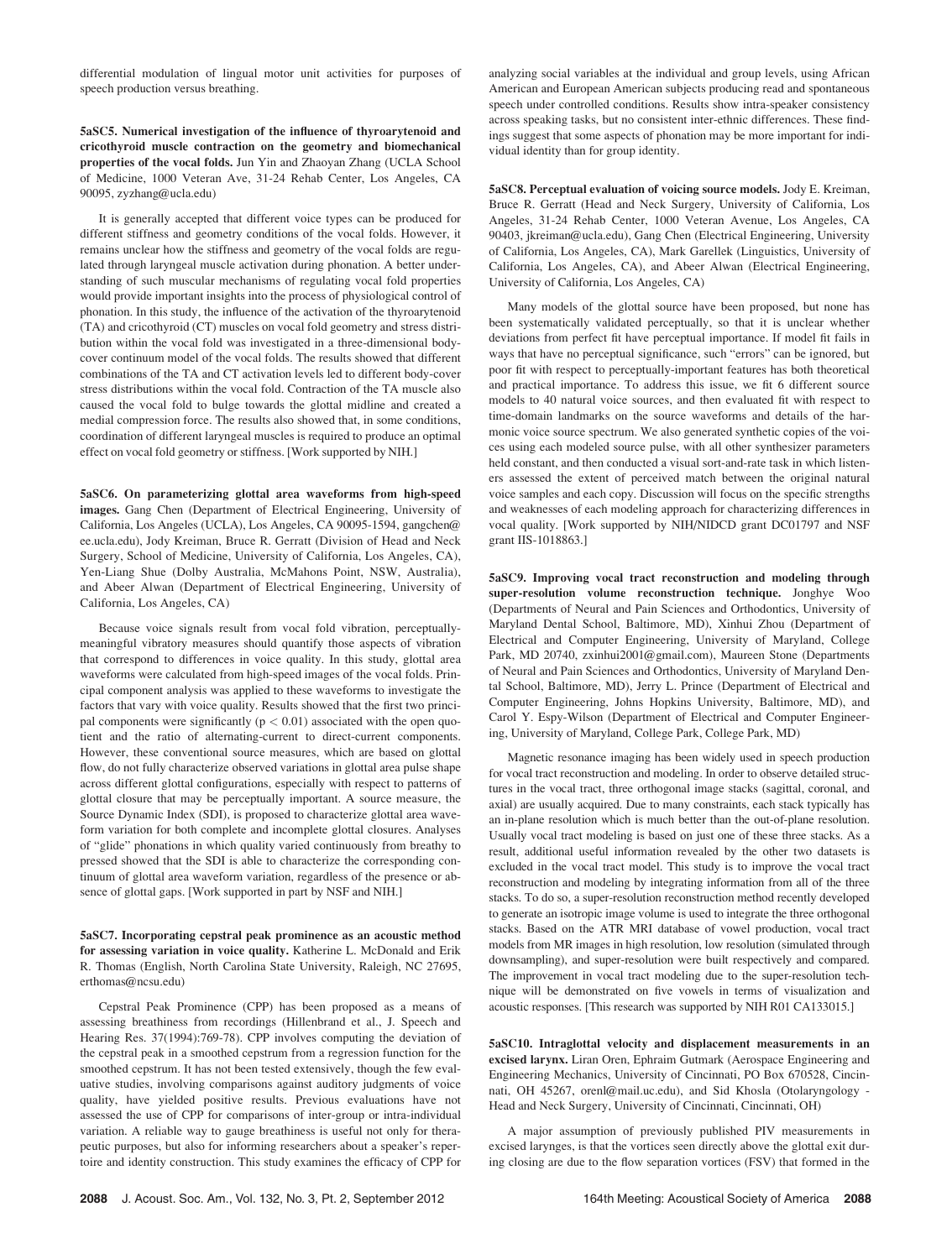glottis. This assumption needed experimental validation. In addition, the pressures associated with the vortices above the vocal folds may be different than the pressures generated by the intraglottal FSV. Previous studies also relied on images of the glottal opening taken from above of the folds to evaluate the displacement of the folds. This method cannot separate the dynamic of the folds that occurs along their superior and inferior edges. The current study uses a major modification of the PIV techniques previously described to simultaneously measure intraglottal velocity fields and intraglottal geometry. The intraglottal pressure distribution is computed from the velocity measurements by solving the pressure Poisson equation. The results show that strong negative pressure is formed towards the superior edge of the folds. This negative pressure can produce additional force during closing. The displacement of the folds, during closing, is also extracted from the PIV images and it shows that the acceleration of the superior edge is consistently higher than the inferior edge.

5aSC11. Intraglottal pressures related to glottal and laryngeal asymmetries. Ronald Scherer (Communication Sciences and Disorders, Bowling Green State University, 200 Health Center, Bowling Green, OH 43403, ronalds@bgsu.edu)

The air pressures within the glottis during phonation may be highly dependent upon the symmetry of the glottis and other laryngeal structures. Physical laryngeal models M5 and M6 have been used to explore the slanted "oblique" glottis with different included and oblique angles, the change to three dimensions, and the presence of the arytenoid cartilages. Results suggest that (1) the greater the oblique angle, the higher the glottal entrance pressures compared to the symmetric glottis, (2) the larger the intraglottal angle, the more different the pressures are on the two glottal sides, (3) pressures are higher on the convergent side than on the divergent side of the glottis, (4) intraglottal pressure depends on which side of the glottis the flow exits, with the Flow Wall side having lower pressures, (5) for large glottal diameters, all intraglottal pressures may be lower on the Flow Wall side, (6) for special cases of high transglottal pressure, the pressure near glottal exit may be lower than at entrance (divergent glottis), (7) a symmetric but 3-dimensional glottis has consistent but minor pressure changes in the anterior-posterior direction, and (8) the presence of the arytenoid cartilages has minor effects on the intraglottal pressures. [Support from NIH.]

5aSC12. An articulatory and acoustic study of fricative consonants /s/ and /sh/ in normal and post-glossectomy speakers. Xinhui Zhou (Department of Electrical and Computer Engineering, University of Maryland, College Park, MD 20740, zxinhui2001@gmail.com), Woo Jonghye, Maureen Stone (Departments of Neural and Pain Sciences and Orthodontics, University of Maryland Dental School, Baltimore, MD), and Carol Y. Espy-Wilson (Department of Electrical and Computer Engineering, University of Maryland, College Park, MD)

Glossectomy is a surgical procedure to remove the cancerous tumor of the tongue. After the glossectomy, the tongue is sutured closed or a flap is inserted to reconstruct the tongue volume. As a result, the properties of the tongue are more or less affected by the surgery. The changes in the tongue properties may also affect the speech production abilities of the post-glossectomy speaker. This study examined the production of the fricative consonants /s/ and /sh/ in normal and post-glossectomy speakers. The data analyzed consisted of audio and magnetic resonance images from dozens of normal and glossectomy speakers. An acoustic analysis showed that the average centers of gravity of /s/ and /sh/ in glossectomy speakers are significantly lower than in normals. This difference may be explained by a more posterior constriction in glossectomees due to the surgery. Examination of the tongue shapes in midsagittal MR images showed that they tend to have more laminal /s/ than apical /s/. 3-D vocal tracts of /s/ and /sh/ were reconstructed for three glossectomy speakers whose /s/ and /sh/ cannot easily be discriminated in listening tests. Details of the 3-D vocal tract shapes, along with their acoustic implications, will be discussed for the glossectomy and normal speakers. [This research was supported by NIH R01 CA133015.]

5aSC13. Acoustic discrimination of Parkinsonian speech using cepstral measures of articulation. Mark D. Skowronski, Rahul Shrivastav (Communicative Sciences and Disorders, Michigan State University, Lansing, MI 48824, markskow@hotmail.com), James Harnsberger (Linguistics, University of Florida, Gainesville, FL), Supraja Anand, and Jay Rosenbek (Speech, Language, and Hearing Sciences, University of Florida, Gainesville, FL)

The effects of idiopathic Parkinson's disease (IPD) on speech include articulatory imprecision. We quantified articulation rate and range acoustically using cepstral coefficients to represent vocal tract settings. Cepstral coefficients were extracted from 10 sentences spoken by 76 talkers, half of which were diagnosed with IPD. Articulation range was estimated for each sentence as the sum across cepstral coefficients of the standard deviation of each coefficient, and articulation rate was estimated using the same procedure, replacing cepstral coefficients with delta coefficients. The mean  $\pm$  standard deviation (N = 380 sentences) for the articulation measures of range (7.95  $\pm$  0.50 vs. 6.66  $\pm$  0.53) and rate (5.64  $\pm$  0.56 vs. 4.40  $\pm$  0.46) were significantly different (t-test,  $p < 0.001$ ) for normal vs. IPD speech, respectively. In a leave-one-talker-out classification experiment, range accuracy was 90.1%, rate accuracy was 88.8%, and accuracy was 92.9% using a combined model of articulation range and rate. The strengths of the articulation measures include 1) sensitivity to IPD speech, 2) reliance on cepstral coefficients which have been used for over 30 years to represent speech, 3) no segmentation requirements, 4) low sensitivity to speech material, and 5) effective with only 2 seconds of speech.

5aSC14. Second-formant locus patterns in dysarthric speech. Heejin Kim and Mark Hasegawa-Johnson (Beckman Institute, University of Illinois at Urbana-Champaign, Urbana, IL 61801, hkim17@illinois.edu)

Second-formant (F2) locus equations represent a linear relationship between F2 measured at the vowel onset following stop release and F2 measured at the vowel midpoint in a consonant-vowel (CV) sequence. Prior research has used the slope and intercept of locus equations as indices to coarticulation degree and the consonant's place of articulation. This presentation addresses coarticulation degree and place of articulation contrasts in dysarthric speech, by comparing locus equation measures for speakers with cerebral palsy and control speakers. Locus equation data are extracted from the Universal Access Speech (Kim et al. 2008). The data consist of CV sequences with labial, alveolar, velar stops produced in the context of various vowels that differ in backness and thus in F2. Results show that for alveolars and labials, slopes are less steep and intercepts are higher in dysarthric speech compared to normal speech, indicating a reduced degree of coarticulation in CV transitions, while for front and back velars, the opposite pattern is observed. In addition, a second-order locus equation analysis shows a reduced separation especially between alveolars and front velars in dysarthric speech. Results will be discussed in relation to the horizontal tongue body positions in CV transitions in dysarthric speech.

5aSC15. Temporal structure in the speech of persons with Dementia of the Alzheimer's Type. Linda Carozza, Pamela Cantor (Communication Sciences & Disorders, St. John's University, Queens, NY), and Fredericka Bell-Berti (Communication Sciences & Disorders, St. John's University, 8000 Utopia Parkway, Queens, NY 11439, bellf@stjohns.edu)

Although cognitive and language processes in dementia have been studied extensively, the question of motor speech degeneration in the course of dementing illness is a relatively unexplored area. The potential for early dissociation of motor functions of language at the level of speech production has not been explored; an interaction between motor speech and language production and perception changes should inform our understanding of the deterioration in dementia. In previous reports on two persons with DAT, we have shown inconsistent final lengthening and effects of syllable-final consonant voicing on vowel duration for one of the two speakers. We recorded one of the speakers again, and his speech was markedly slower. In this report, we expand our analysis to include three additional persons with mild-to-moderate DAT, from whom a series of 4-word phrases containing a target word occurring in phrase-medial or phrase final position was elicited. We will present the results of our analysis of final lengthening, compensatory shortening, and the effects of final consonant voicing on vowel duration.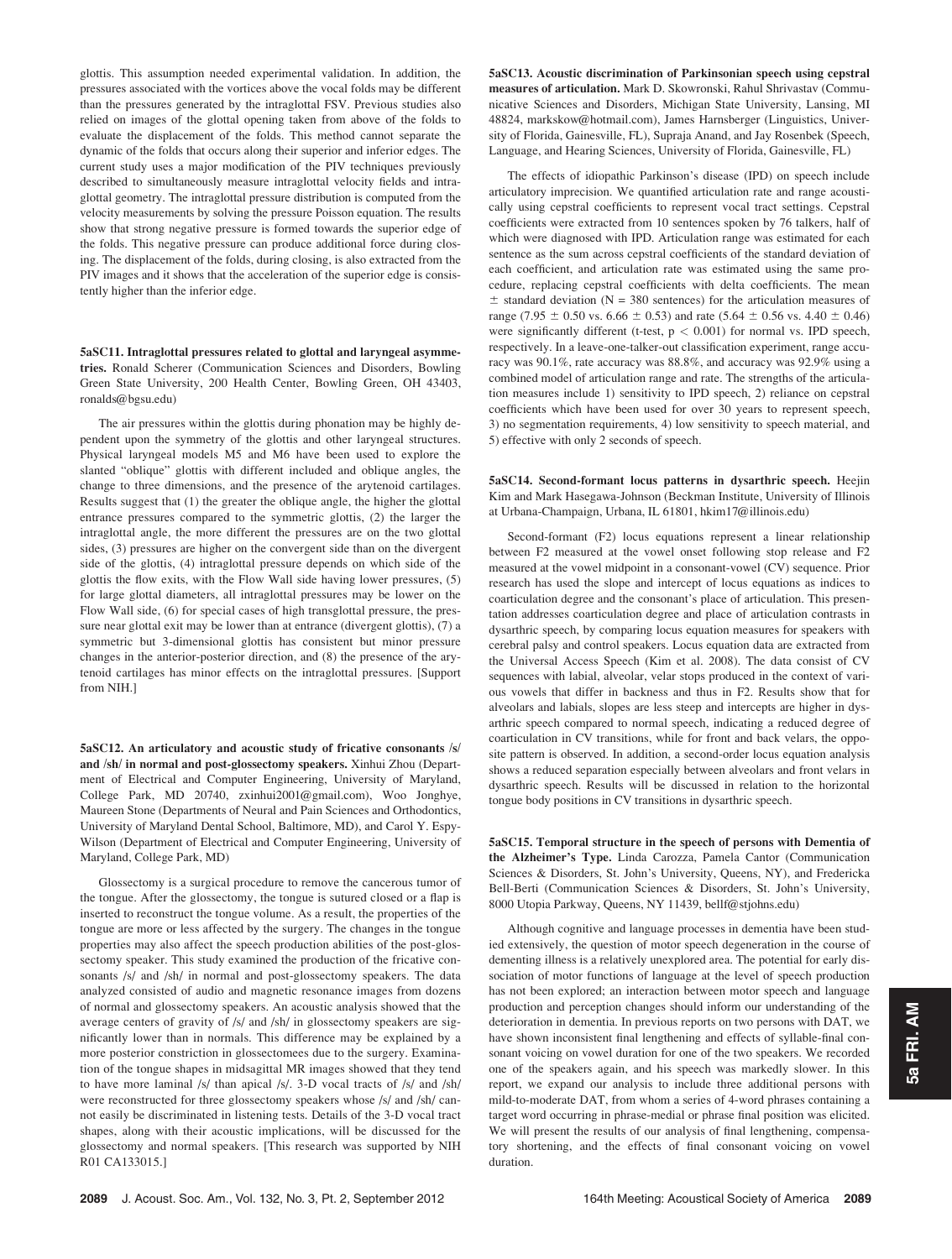5aSC16. Articulatory-to-acoustic relations in response to speaking rate modulation in talkers with amyotrophic lateral sclerosis. Antje Mefferd and Stephanie Entz (Wichita State University, Wichita, KS 67260, antje. mefferd@wichita.edu)

The purpose of this study was twofold. One goal was to determine the effects of speaking rate modulation on tongue kinematic and vowel acoustic distinctiveness in talkers with amyotrophic lateral sclerosis (ALS). Another goal was to determine the strength of articulatory-to-acoustic relations in response to speaking rate modulations in talkers with ALS. Six talkers with mild ALS and six healthy controls repeated "See a kite again" at their habitual rate, at a fast rate and a slow rate. The posterior tongue motion was captured simultaneously with the acoustic signal using a 3D electromagnetic articulograph (AG500). To determine kinematic and acoustic distinctiveness maximum tongue excursions and F1/F2 vowel space distance were calculated for the diphthong "ai" in "kite." Preliminary findings showed a greater effect of rate modulation on acoustic distinctiveness than on articulatory distinctiveness for both groups of speakers. The predictability of acoustic distinctiveness based on articulatory distinctiveness varied greatly amongst talkers of both groups. Findings provide empirical evidence of quantal relations between incremental changes of vocal tract configuration and vowel acoustics. Further, findings yield important clinical implications to improve intelligibility and potential explanations for speaking rate declines in talkers with ALS.

5aSC17. Co-registration of articulographic and real-time magnetic resonance imaging data for multimodal analysis of rapid speech. Jangwon Kim (Electrical Engineering, University of Southern California, 3740 McClintock Avenue, Los Angeles, CA 90089, jangwon@usc.edu), Adam Lammert (Computer Science, University of Southern California, Los Angeles, CA), Michael Proctor, and Shrikanth Narayanan (Electrical Engineering, University of Southern California, Los Angeles, CA)

We propose a method for co-registrating speech articulatory/acoustic data from two modalities that provide complementary advantages. Electromagnetic Articulography (EMA) provides high temporal resolution (100 samples/second in WAVE system) and flesh-point tracking, while real-time Magnetic Resonance Imaging, rtMRI, (23 frames/second) offers a complete midsagittal view of the vocal tract, including articulated structures and the articulatory environment. Co-registration was achieved through iterative alignment in the acoustic and articulatory domains. Acoustic signals were aligned temporally using Dynamic Time Warping, while articulatory signals were aligned variously by minimization of mean total error between articulatometry data and estimated corresponding flesh points and by using mutual information derived from articulatory parameters for each sentence. We demonstrate our method on a subset of the TIMIT corpus elicited from a male and a female speaker of American English, and illustrate the benefits of co-registered multi-modal data in the study of liquid and fricative consonant production in rapid speech. [Supported by NIH and NSF grants.]

5aSC18. Discriminating vocal tremor source from amplitude envelope modulations. Kathy M. Carbonell, Brad Story, Rosemary Lester, and Andrew J. Lotto (Speech, Language & Hearing Sciences, University of Arizona, Tucson, AZ 85721, kathyc@email.arizona.edu)

Vocal tremor can have a variety of physiological sources. For example, tremors can result from involuntary oscillation of respiratory muscles (respiratory tremor), or of the muscles responsible for vocal fold adduction (adductory tremor) or lengthening (f0 tremor). While the sources of vocal tremor are distinct, they are notoriously difficult to categorize both perceptually and acoustically. In order to develop acoustic measures that can potentially distinguish sources of tremor, speech samples were synthesized using a kinematic model of the vocal folds attached to a model of the vocal tract and trachea [Titze, JASA, 75, 570-580; Story, 2005, JASA, 117, 3231-3254]. Tremors were created by modulating parameters of the vocal fold model corresponding to the three types mentioned above. The acoustic measures were related to temporal regularities in the amplitude envelope computed across the entire signal and select frequency bands. These measures could reliably categorize the samples by tremor source (as determined from a discriminant function analysis) even when compound tremors (created from more than one source) were included. These results supply initial support for an acoustic based approach to diagnosing tremor source and further evidence for the rich information about talker characteristics present in the temporal structure of the amplitude envelope.

5aSC19. Principal components analysis comparison of normal and glossectomy movement patterns in multiple tasks. Caitlin R. Gallagher, Jonghye Woo (Neural and Pain Science, University of Maryland School of Dentistry, Baltimore, MD), Hegang Chen (Epidemiology, University of Maryland School of Medicine, Baltimore, MD), and Maureen Stone (Neural and Pain Science, University of Maryland School of Dentistry, 650 W. Baltimore St Rm 8207, Baltimore, MD 21201, mstone@umaryland.edu)

Recent estimates suggest that 34,000 people are diagnosed with oral cancer each year. The lateral border of the tongue is one of the most common sites for lingual cancer and surgery resections both muscles and nerves leading to the tongue tip. One sound that is typically impaired is /s/ as it requires precise tongue shape, location and palatal contact, and small errors are acoustically salient. This study uses Principal Components Analysis (PCA) to compare motion patterns of the internal tongue during the word 'geese'. The study will compare 4 subjects: one glossectomy patient and a matched control who produce an apical /s/, and another pair that produces a laminal / s/. A PCA will be run for all subjects and the principal patterns of variance will be determined. These patterns will be used to identify stable features of the motion and variations due to /s/-type and patient vs control. The complexity of each subject's motion pattern will be studied to determine whether the patients have more variability in their motion due to strategies of motor adaptation, or less variability due to scarring and increased rigidity.

5aSC20. The role of respiratory/phonatory training and acoustic analysis in normalizing speaking rate in a case of scanning speech. Emily Q. Wang, Samantha A. Sanders (Department of Communication Disorders and Sciences, Rush University Medical Center, Chicago, IL 60523, emily\_wang@rush. edu), and Hanjun Liu (Department of Rehabilitation Medicine, The First Affiliated Hospital, Sun Yat-sen University, Guangzhou, Guang Dong, China)

In this single case study, we report the role of respiratory/phonatory training in normalizing speaking rate in a patient with significant ataxic dysarthria, specifically, scanning speech, two years post a closed head injury from an MVA. The patient passed bilateral hearing screening, and scored 30/30 on the Mini-Mental State Exam, AQ of 97.2 on the Western Aphasia Battery-Revised and 58/60 on the Boston Naming Test. The initial speech analysis revealed the following: perceptually, the speech was slow with equal and excess stress and significant phonatory-prosodic insufficiency. Acoustically, the syllable duration was increased and equalized with very little variation in fundamental frequency or intensity. The phonatory-prosodic insufficiency was identified as the underlying deficit and targeted, which resulted in significant improvement in both overall speech intelligibility and naturalness of speech in seven weeks. Both self-rating and acoustic analyses were used throughout as means of feedback which contributed to the success of the treatment. The final acoustic analysis indicated normal syllable duration and speech prosody in spontaneous speech. The pre- and post-treatment audio clips will be used to accompany the acoustic analysis. The role of acoustic analysis in treatment of phonatory-prosodic insufficiency and its implication in dysarthria management in general will be discussed.

5aSC21. The effect of portable DAF usage in daily life on the speech intelligibility of dysarthrias. Eiji Shimura (Department of Speech, Language and Hearing Sciences, Niigata University of Health and Welfare, 1398, Shimami-cho, Kita-Ku, Niigata 950-3198, Japan, shimura@nuhw.ac. jp) and Kazuhiko Kakehi (Institute for Advanced Studies in Artificial Intelligence, Chukyo University, Toyota, Aichi, Japan)

Dysarthria is a neurologic motor speech impairment due to a pathological change of nerve and muscle system. Several rehabilitation methods of speaking rate control have been widely used to improve speech intelligibility for mild dysarthria. Nevertheless, speech intelligibility of the dysarthric patients show almost no improvement outside of a clinic. Delayed auditory feedback(- DAF)is one of the speaking rate control methods. Recently a small portable DAF device has been developed, which enables dysarthric patients to use it in their daily life. In this study, wearing a portable DAF, two dysarthric patients conducted a 20-minute practice per day for three months. In the practice, they instructed to prolong vowel length in DAF usage. Intelligibility tests for single-word utterance and for reading aloud a long sentence were conducted before and after the practices. As a result, the single-word intelligibility score increased from 84.0% to 90.6% in case1, and from 68.3% to 89.7% in case2.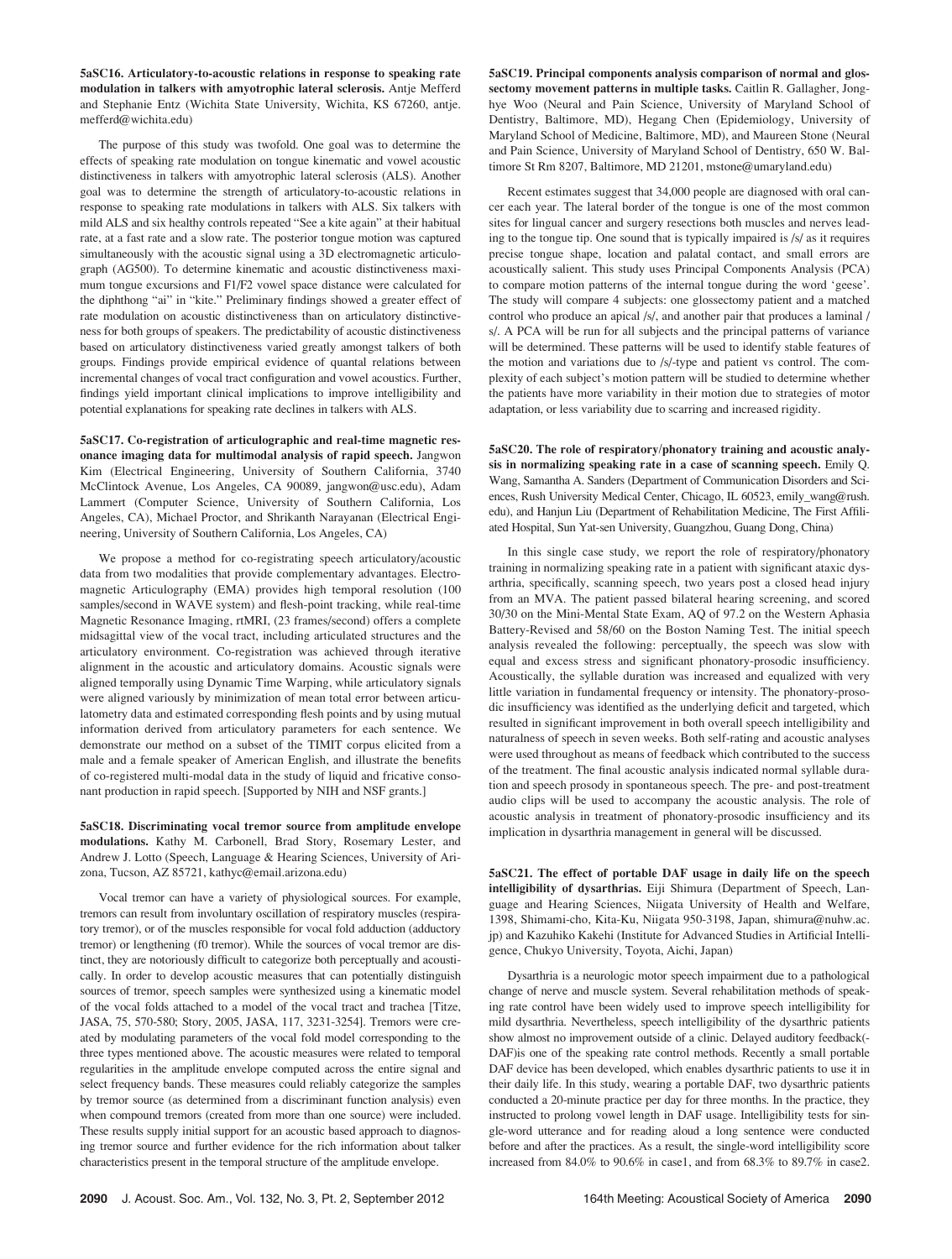Additionally, vowel space in the F1-F2 space in case2 enlarged. Both the performance of long sentence reading and free conversation will be presented in the meeting. These results suggest that a portable DAF effectiveness in daily use. This work was supported by JSPS KAKENHI 10424889.

5aSC22. Automated prosodic labeling using soft computing. Nicholas Bacuez (French and Italian, University of Texas, Austin, TX 78712, nicholasbacuez@utexas.edu)

Automated prosodic modeling/labeling usually relies on complex algorithms. However, as phonological research suggests, human beings do not process intonation in terms of algorithms but in terms of relative oppositions, linguistically encoded in words such as 'higher', 'lower', 'longer', 'shorter', and reflected by the notation: H, L,  $H^*$ ,  $L\%$  ... I have conceived an automated procedure -the 4 layer structure- based on linguistic human reasoning that locates the tones of each individual sentence in a corpus. The original time/f0 information (1st level) is scaled onto a 100 by 100 cartesian plane preserving relative oppositions of time and f0 (2nd level). At the pretonal-anchoring level (3rd level), syllables are divided into frames within which the highest and lowest points are marked as pretones; the contour is turned into a string of pretones (4 pretones per syllable) anchored to their position in the sentence. Finally, a multi-pass procedure (4th level) iteratively locates highest and lowest pretones forming larger movements until the entire sentence has been labeled. The procedure uses minimal logical and mathematical tools to quantify the difference between pretones ('higher' or 'lower') and the span of movements (consecutive 'lower' or 'higher'). It was successfully applied to various corpora of French.

## 5aSC23. Effects of preceding consonant features on /ð/ assimilation. Christina Schwaller (English: Linguistics, North Carolina State University, Raleigh, NC 27695, cschwaller@gmail.com)

Sociolinguists have occasionally mentioned regressive assimilation of the voiced interdental fricative /ð/ to a preceding consonant as a feature of some dialects. However, little research has been published on the topic. This study examines effects of preceding consonant features on /ð/ assimilation, using interviews with residents of Robeson County, NC. Tokens of phonemic /ð/ were examined in spectrogram form to identify which ones were assimilated. Impressionistic judgment was used in conjunction with the spectrograms. Discontinuities within consonant clusters served as evidence of unassimilated tokens. For manner of articulation, features such as stop bursts and frication noise were identified. When necessary, measurements of F2 and F3 at adjacent vowel transitions and midpoints were compared to determine place of articulation. Place, manner, voicing, and nasality of preceding consonants were then recorded. A logistic regression indicated the significance of each variable. This showed that preceding consonants affect /ð/ assimilation. Preceding alveolars are most likely to result in assimilation, which was shown to be significant. The difference in manner between fricatives and stops is also significant, as /ð/ is more likely to assimilate to a fricative. Nasality is highly significant, with /ð/ more likely to assimilate to a nasal than to an oral consonant.

## 5aSC24. Locus equations as measures of consonantal variation in Wisconsin English: Revisiting the vowel-to-consonant transition. Michael J. Fox (English, North Carolina State University, Rayleigh, NC 27695)

Extant literature on vowel-to-consonant (VC) locus equations (defined as a regression line fit to F2 transition measurements of one consonant paired with many vowels) suggests that they lack the high linearity of the corresponding consonant-to-vowel ones (CV) [Sussman et al. 1997]. Measurements of the second formant taken at the vocalic midpoint and last glottal pulse yielded four VC locus equations from 31 respondents from west-central Wisconsin for the syllable-final consonants /d, t, g,  $k/$  (n = 124). Previous work with WI English indicates the existence of a differential in locus equations for the voiced vs. voiceless velar stops [Purnell 2008]. Apical stops are included for comparison across place of articulation (i.e. apical to velar) with no differential expected. High levels of linearity were found for VC locus equations for all the consonants examined. Fitting second-order locus equations [Chennoukh, et al. 1995, 1997] to the coefficients revealed a differential between /g/ and /k/, but not /d/ and /t/. Moreover, discriminant analyses yielded higher classification rates for locus equations than for token level data. These results run counter to previous characterizations of VC locus equations and suggest the potential for the use of locus equations as measures of dialect-specific coarticulation.

5aSC25. Sensitivity of acoustic parameters of /s/ in adolescents. Christine H. Shadle (Haskins Laboratories, 300 George St., New Haven, CT 06511, shadle@haskins.yale.edu), Laura L. Koenig (Comm. Sci. & Disorders, Long Island University, Brooklyn, NY), and Jonathan Preston (Comm. Sciences, Southern CT State Univ, New Haven, CT)

Acoustic parameters that are closely related to the source and filter properties of fricatives have been shown in previous work to be useful for comparing fricative spectra, as for instance in analyzing a database of /s/ productions by typical and misarticulating children aged 10 to 15. Those results were used to study the sensitivity of different parameters designed to measure the same underlying property. One parameter, the frequency of the main front-cavity resonance, is used to compute two others that measure the effect of labialized contexts, and the degree of sibilance; therefore, three methods of finding that resonance automatically were compared. Gender differences were found in the main resonance frequency and in measures of noise source growth during the fricative, so the use of two sets of heuristically-defined frequency bands were compared, as were spectral slope vs. sound level differences. The back-cavity resonances at low frequencies tend to be more prominent in typical children's /s/ spectra than adults', and still more so in certain types of misarticulation. Different measures of that prominence were compared. The parameters most sensitive to the difference between typical children's and adult's productions, and typical and misarticulating children's productions of /s/, will be described.

5aSC26. Segmenting American English V+/l/ and V+/r/ sequences: Methodological implications. María Riera and Joaquín Romero (Estudis Anglesos i Alemanys, Universitat Rovira i Virgili, Av. Catalunya, 35, Tarragona 43002, Spain, maria.riera@urv.cat)

This paper presents some methodological implications for the segmentation of final V+/l/ and V+/r/ sequences in American English stressed monosyllables. Between the two segments in the sequences a transitional schwa-like element characterized by variable durational and spectral values as a function of the preceding vowel, the following consonant and speaking rate can be identified. Given the dynamic nature of this element, problems related to boundary placement often arise. A segmentation method based solely on spectrographic observation and auditory corroboration has proven in previous studies to be too subjective to be reliable. A more objective method based on first derivative curve extraction, which provides us with first derivative formant traces that show peaks of formant change given by velocity maxima and minima, is more suitable for our purposes. However, the decision as to whether to choose F1, F2 or F3 traces as reference points for boundary placement, together with the presence of too many peaks in some cases and of not enough peaks in other cases, poses problems to the segmentation procedure and makes it necessary for the subjective method of segmentation based on spectrographic observation and auditory corroboration to come into play. Both methods thus complement each other.

5aSC27. Using partially separable functions to image spatiotemporal aspects of Arabic pharyngealization. Ryan Shosted (Linguistics, University of Illinois at Urbana-Champaign, 707 S Mathews Ave, Urbana, IL 61801, rshosted@illinois.edu), Maojing Fu (Electrical and Computer Engineering, University of Illinois at Urbana-Champaign, Urbana, IL), Abbas Benmamoun (Linguistics, University of Illinois at Urbana-Champaign, Urbana, IL), Zhi-Pei Liang (Electrical and Computer Engineering, University of Illinois at Urbana-Champaign, Urbana, IL), and Bradley P. Sutton (Bioengineering, University of Illinois at Urbana-Champaign, Urbana, IL)

It has been challenging to estimate the temporal domain of pharyngealization in Arabic. Conventional MRI has limited assessment of dynamic pharyngeal shape during speech. In this study, fast spiral sequences, combined with partially separable functions, were used to achieve a relatively high spatiotemporal resolution (2.2 mm  $\times$  2.2 mm  $\times$  8.0 mm, at a frame rate of 86 fps) during dynamic speech imaging of a single midsagittal slice. One male speaker of Levantine Arabic produced pairs of words that differed minimally by one speech sound: pharyngeal fricative /ħ/ or non-pharnyngeal /b/. Each word was produced 23 times. The temporal extent of pharyngeal tissue displacement associated with /h/ was investigated. Sounds were segmented with reference to a simultaneous, noise-canceled acoustic recording. Spatiotemporal maps of differential pixel intensity (interpreted as tissue displacement) were generated for each segment preceding the pharyngeal /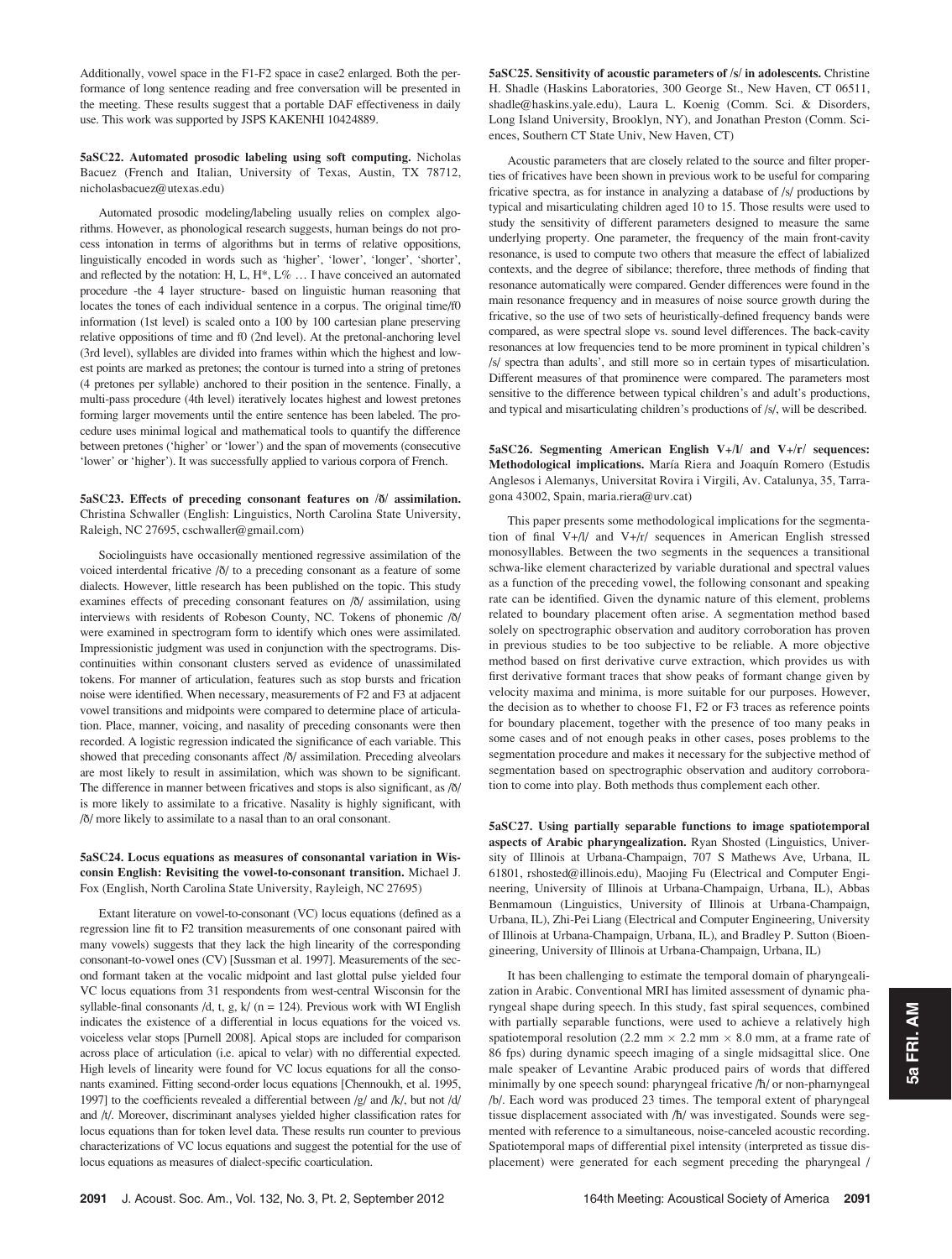non-pharyngeal test segment. Average differential pixel intensity in the pharyngeal area was then sampled during these preceding segments. T-tests revealed significant differences  $(p < 0.01)$  up to two segments away from the pharyngeal / non-pharyngeal test segment. This technique should permit investigation of spatiotemporal aspects of pharyngealization across different varieties of Arabic, where distance and direction of pharyngealization are said to vary systematically.

5aSC28. An experimental comparison of fundamental frequency tracking algorithms. Hongbing Hu and Stephen Zahorian (Electrical and Computer Engineering, State University of New York at Binghamton, PO Box 6000, Binghamton, NY 13902, hongbingh@gmail.com)

"Yet another Algorithm for Pitch Tracking -YAAPT" was published in a 2010 JASA paper (Zahorian and Hu). Although demonstrated to provide high accuracy and noise robustness for fundamental frequency tracking for both studio quality speech and telephone speech, especially as compared to other well-known algorithms (YIN, Praat, RAPT), YAAPT has not been widely used, possibly due to the difficulty of using it and uncertainty about its effectiveness for difficult conditions. Therefore, more work has been done to improve the algorithm and especially to improve its functionality and ease of use as MATLAB functions. In the present paper, the current version of YAAPT is presented, along with clear documentation for using it, both stand alone and as a function to be called by another program. Experimentally, YAAPT is compared with YIN, Praat, RAPT, and a cepstrum method for studio bandwidth speech and telephone speech for a variety of noise conditions. Experiments are conducted with multiple databases, including American English, British English, and Mandarin Chinese. For most conditions evaluated, YAAPT gives better performance than the other fundamental frequency trackers.

# FRIDAY MORNING, 26 OCTOBER 2012 MARY LOU WILLIAMS A/B, 8:30 A.M. TO 11:45 A.M.

Session 5aUW

# Underwater Acoustics and Acoustical Oceanography: Boundary Interaction and Inversion

Jorge E. Quijano, Chair

School of Earth and Ocean Sciences, University of Victoria, Victoria, BC V8P 5C2, Canada

## Contributed Papers

#### 8:30

5aUW1. High-frequency acoustic backscattering from a sand sediment: Experiments and data/model comparisons. Brian T. Hefner, Anatoliy N. Ivakin, and Darrell R. Jackson (Applied Physics Laboratory, University of Washington, 1013 NE 40th Street, Seattle, WA 98105, hefner@apl.washington. edu)

In the Spring of 2012, high-frequency backscattering from a sandy sediment was measured in the Gulf of Mexico at the site of the upcoming, ONRsponsored reverberation experiment. The measurements were made using an array of sources and receivers that collected data from 200 to 500 kHz and that could be rotated such that the incident grazing angles varied from 10 to 50 degrees. This array was used previously to measure scattering from a sand/ mud sediment during the Sediment Acoustics Experiment 2004 (SAX04). To support data/model comparisons, the seabed roughness, sediment shell content, sediment sound speed, and sediment attenuation were also measured. For scattering below the critical grazing angle, sediment roughness is found to be the dominant scattering mechanism while above the critical angle, roughness scattering underpredicts the measured scattering strength. To understand the scattering strength at high grazing angles, scattering from shells and shell hash is considered. The measured scattering strengths and environmental properties at the experiment site are also compared to those made during SAX04. (Work supported by the US Office of Naval Research)

## 8:45

5aUW2. The effect of bottom layering on the acoustic vector field. David R. Dall'Osto and Peter H. Dahl (Mechancial Engineering and the Applied Physics Laboratory, University of Washington, Seattle, WA 98103, dallosto@u.washington.edu)

A signal reflected from a layered sea-bed contains information pertaining to the sediment properties. Typically, a signal intended to probe the sea-bed is designed to have a large bandwidth to allow for time separation of arrivals from the multiple layers. Depending on the geometry, it may impossible to avoid interference of these arrivals. The interference of these multiple arrivals does establish a pattern observable in the vector intensity. Measurements of the vertical complex acoustic intensity of a near-bottom source  $(\sim \lambda)$  from the seafloor) collected off the coast of New Jersey in 2006 demonstrate the effect of a sub-bottom layer and the observable interference pattern between the first bottom reflection and the sub-bottom reflection. The spatial structure of the complex intensity can be used to infer bottom properties, which are in close agreement with a number of experimental studies at this location. The observable in the complex intensity can also be directly measured with a particle motion sensor. Parabolic equation simulations of the experimental site are used to demonstrate both the characteristic of the vector field and the sensitivity of these vector properties to changes in the sediment properties.

#### 9:00

5aUW3. A broadband model for a range of ocean sediments. Nicholas Chotiros and Marcia J. Isakson (Applied Research Laboratories, Univ. of Texas at Austin, PO Box 8029, Austin, TX 8713-8029, chotiros@arlut. utexas.edu)

In the context of the Biot theory of sound propagation in porous media, particularly water-saturated granular media, Yamamoto and Turgut [J. Acoust. Soc. Am. 83(5), 1744–1751, May, 1988] have shown that the pore size distribution can have a profound effect on the frequency dependence of the attenuation of sound. In sandy sediments below the characteristic frequency, the attenuation is predicted to increase as the second power of frequency. In soft sediments, it is found that the rate of increase is closer to the first power. By adjusting the width of the pore size distribution, it is possible to smoothly change from the second power of frequency to the first power, in certain frequency bands. This suggests that pore size distribution may be a critical parameter in the determination of sound attenuation in the seabed. The model predictions are compared to measurements from the Shallow Water 2006 experiment as an illustration. [Work supported by the Office of Naval Research, Ocean Acoustics Program.]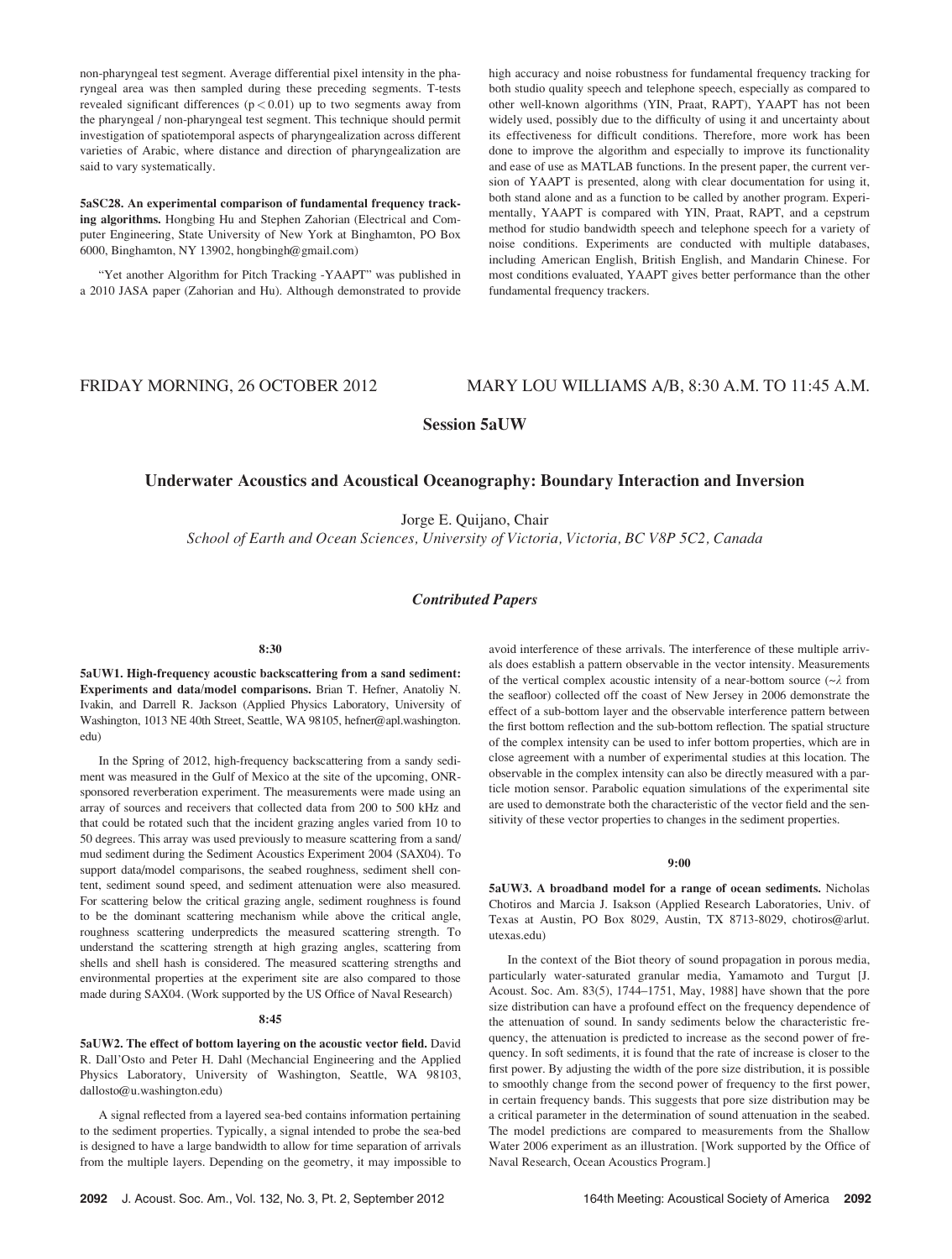5aUW4. Measurement and modeling of Scholte waves in shallow water. Gopu R. Potty, James H. Miller (Ocean Engineering, University of Rhode Island, Narragansett Bay Campus, Narragansett, RI 02882, potty@egr.uri. edu), and Marcia Isakson (Applied Research Laboratories, The University of Texas at Austin, Austin, TX)

Shear speeds in semi-consolidated and consolidated shallow water sediments can significantly impact compressional wave attenuation and arrival times of acoustic normal modes. In addition shear properties of sediments are directly related to the strength of the sediments in geotechnical applications. All of these factors emphasize the importance of estimating shear speeds in shallow water sediments. One of the most promising approaches to estimate shear speed is to invert the shear speed profile using the dispersion of interface waves (Scholte waves). The propagation speed and attenuation of the Scholte wave are closely related to shear-wave speed and attenuation over a depth of 1–2 wavelengths into the seabed. Data from the tests conducted in Narragansett Bay and off Block Island in water depths ranging from 10 m to 25 m will be presented. Modeling of interface waves will be carried out using Finite Element Method (FEM) and a wave number integration model (OASES). Sediment properties will be inferred based on the modeling and data-model comparison. [Work supported by Office of Naval Research.]

## 9:30

5aUW5. Validity of first-order perturbation theory for scattering from one-dimensional and two-dimensional rough surfaces described by power-law spectra. Bryant M. Tran (Applied Research Laboratories, The University of Texas at Austin, 10000 Burnet Rd., Austin, TX 78758, bmtran@utexas.edu), Sumedh Joshi (Center for Applied Mathematics, Cornell Univ., Ithaca, NY), and Marcia J. Isakson (Applied Research Laboratories, The University of Texas at Austin, Austin, TX)

First-order perturbation theory is a widely used model for estimating the backscatter of acoustic waves incident on a rough surface. The validity of perturbation theory for one-dimensional surfaces described by Gaussian spectra is well established. However, little has been done to confirm its range of validity when expanded to two-dimensional surfaces. Furthermore, the range of validity for surfaces described by power-law spectra has not been fully explored. This work seeks to benchmark first-order perturbation theory against a finite element method solution for scattering from onedimensional and two-dimensional rough pressure-release surfaces described by power-law spectra. The relationship between ranges of validity of 1D and 2D surfaces will be considered. [Work sponsored by the Office of Naval Research, Ocean Acoustics.]

## 9:45

5aUW6. Broadband synthetic aperture matched field geoacoustic inversion with a single hydrophone. Bien Aik Tan, Caglar Yardim, Peter Gerstoft, and William Hodgkiss (Marine Physical Laboratory, Scripps Institution of Oceanography, University of California San Diego, 9500 Gilman Drive, La Jolla, CA 92093-0238, btan@ucsd.edu)

Traditionally matched-field geoacoustic inversion experiments sampled the acoustic field on long arrays and require powerful transmissions in order to reduce parameter uncertainty. However, single-hydrophone based geoacoustic inversion methods exist. Practically, these methods are attractive compared to the ones using long arrays. In a single hydrophone setup, spatial diversity is traded off for frequency diversity; the source is broadband. This paper uses single-hydrophone frequency coherent matched-field inversion and exploits extended-duration coherent transmissions (multiple LFM chirps) to increase signal to noise ratio. As a result, the overall signal becomes Doppler/motion intolerant. But Doppler can be modeled by including source and hydrophone horizontal motions. To correlate well with the measured field across a receiver trajectory and to incorporate a transmission across source trajectory, Doppler in waveguide and normal mode theory are applied. The method is demonstrated with 100-900 Hz LFM SW06 data with low signal to noise ratio.

### 10:00–10:15 Break

5aUW7. Range and cross-range resolution from a three-dimensional linearized perturbative inversion scheme. Christopher M. Bender, Megan S. Ballard (Appl. Res. Labs, Univ. of Texas at Austin, 10000 Burnet Rd., Austin, TX 78713, bender.christopher@gmail.com), and Preston S. Wilson (Mech. Eng. Dept. and Appl. Res. Labs, Univ. of Texas at Austin, Austin, TX)

The overall goal of this work is to develop a sparse autonomous observing system to sample the four-dimensional ocean. For this purpose, a perturbative inversion scheme [S.D. Rajan, et. al., J. Acoust. Soc. Am., 82, pp. 998-1017 (1987) ] is applied to estimate water-column sound-speed in all three spatial dimensions at a single "snapshot" in time. The input data to the inversion are estimates of modal travel time calculated from measurements from a distributed network of acoustic sources and receivers. Temporal variability is assessed by carrying out repeated inversions for new realizations of the input data. In initial applications of the inversion scheme, out-of-plane propagation effects were ignored and the solution was obtained by assuming straight-line paths in the horizontal plane. The effect of neglecting horizontal refraction on solution accuracy is quantified. The vertical and horizontal resolution of the solution depends on the quantity of input data and on the quantity of sources and receivers, respectively. Thus, for a particular environment, the available data may be insufficient to quantify the given variability, resulting in uncertainty in the solution. This talk explores the effects of environmental variability and spatial resolution on the uncertainty of the solution. [Work supported by ARL:UT IR&D.]

## 10:30

5aUW8. Reconstructing surface wave profiles from reflected acoustic pulses. Sean Walstead (ECE, UCSD, 9500 Gilman Drive, 0407, La Jolla, CA 92093-0407, swalstead@ucsd.edu) and Grant Deane (SIO, UCSD, La Jolla, CA)

Surface wave shapes are determined by analyzing underwater reflected acoustic signals. The acoustic signals (of nominal frequency 200 kHz) are forward scattered from the underside of surface waves that are generated in a wave tank and scaled to model smooth ocean swell. An inverse processing algorithm is designed and implemented to reconstruct the surface displacement profiles of the waves over one complete period. The inverse processing uses the surface scattered pulses collected at the receiver, an initial wave profile (two are considered), and a broadband forward scattering model based on Kirchhoff's diffraction formula to iteratively adjust the surface until it is considered optimized or reconstructed. Two physical length scales over which information can be known about the surface are confirmed. An outer length scale, the Fresnel zone surrounding each specular reflection point, is the only region where optimized surfaces resulting from each initial profile converge within a resolution set by the inner length scale, a quarterwavelength of the acoustic pulse. The statistical confidence of each optimized surface is also highest within a Fresnel zone. Future design considerations are suggested such as an array of receivers that increases the region of surface reconstruction by a factor of 2 to 3.

## 10:45

5aUW9. A true-depth passive fathometer. Jorge E. Quijano, Stan E. Dosso, and Jan Dettmer (School of Earth and Ocean Sciences, University of Victoria, Victoria, BC V8P 5C2, Canada, jorgeq@uvic.ca)

This paper applies a sequential trans-dimensional (trans-D) Monte Carlo algorithm for geoacoustic inversion to bottom-loss data estimated from wind-driven ambient noise at a drifting vertical array. The approach explored in this work provides range-dependent estimates of geoacoustic parameters and true-depth layering structure of the seabed, together with corresponding uncertainties. The Bayesian inversion is applied to incoherent estimates of seabed bottom loss, computed as the array drifts along a rangedependent track. The method adopts a layered representation of the seabed, where each layer is determined by sound speed, density, attenuation, and thickness. The number of layers is also included as an unknown parameter, which allows data-driven parametrization rather than an arbitrary choice of the parametrization for the seabed model. The trans-D Bayesian inversion